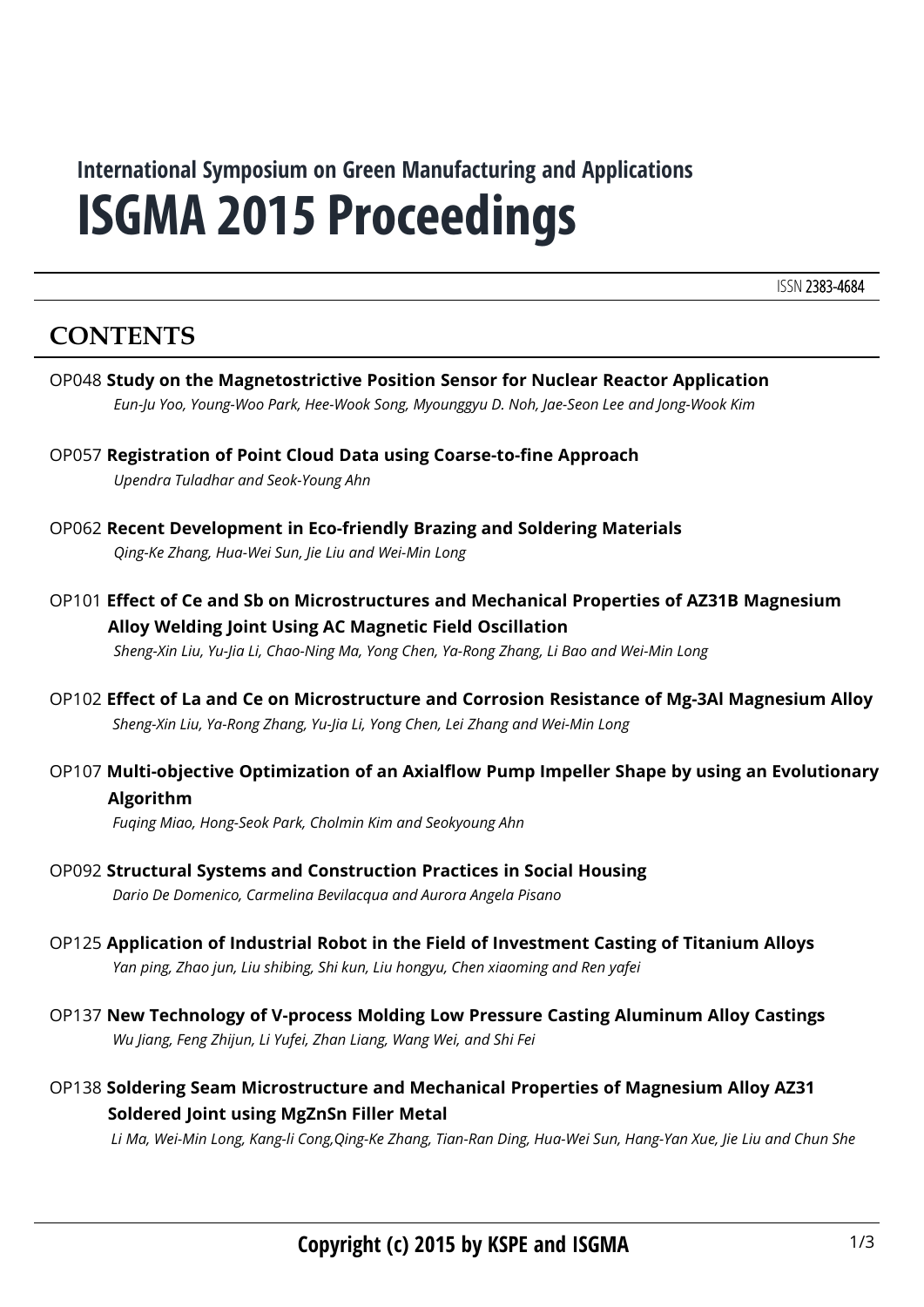- PP005 **Analysis of Fluid-structure Interaction of High-precision Cleaning System of Micro Drill Bits** *Hyun Jin Choi, Chul-Woo Park, Ik-Soo Kang and Youn-Ho Kuk*
- PP022 **3D Printing Mold for Free-formed Concrete Structure** *Junghwan Seo, Joon Ho Kwon, Kyeong Won Oh and Daehie Hong*
- PP051 **The Application of Microwave Drying Technology in the Loose Fiber Dyeing Field** *Shaozong Wang, Zhongde Shan, Shuangfeng Wu and Qingfu Lu*
- PP058 **The Temperature Field of Laser Welding of Titanium Steel Dissimilar Materials Distribution Research Based on ANSYS**

*Xiao-Hong Hu, Yu-Ling Wang and Yang Xu*

PP077 **[Retracted] Linear Percussion Test of a Cluster-hammer Drilling Machine Complemented with Water-jet Cutting** 

*Sunghoon Ryu, Jae-Joon Song, Jae-Wook Lee, Jin-Young Park, Myeong-Sik Jeong, Jung-Woo Cho and Jung-Gyu Kim*

- PP121 **Effect of Tin Layer on Brazing Performance of Cu-based Filler Metal** *Bo-Wen Dong, Wei-Min Long, Qing-Ke Zhang, Su-Juan Zhong and Kun Zhu*
- PP139 **Influence of Ultrasonic Vibration on Crack Generation at Hole Exit Side in Rotary Ultrasonicdrilling on Ceramics**

*Chang Ping Li, Min Yeop Kim, Tae Jo Ko, Jong Kweon Park and In Jun Yoon*

- PP151 **High-Efficiency Material Saving Brazing Filler Metals** *Qing-Ke Zhang, Su-Juan Zhong, Hang-Yan Xue, Tian-Ran Ding and Wei-Min Long*
- PP163 **Experimental Study on Shape Control of Micro-scale Wavy Structures and their Replication using PDMS Mold**

*Zhijun Zhao, Jae Hyun Yu and Sanghu Park*